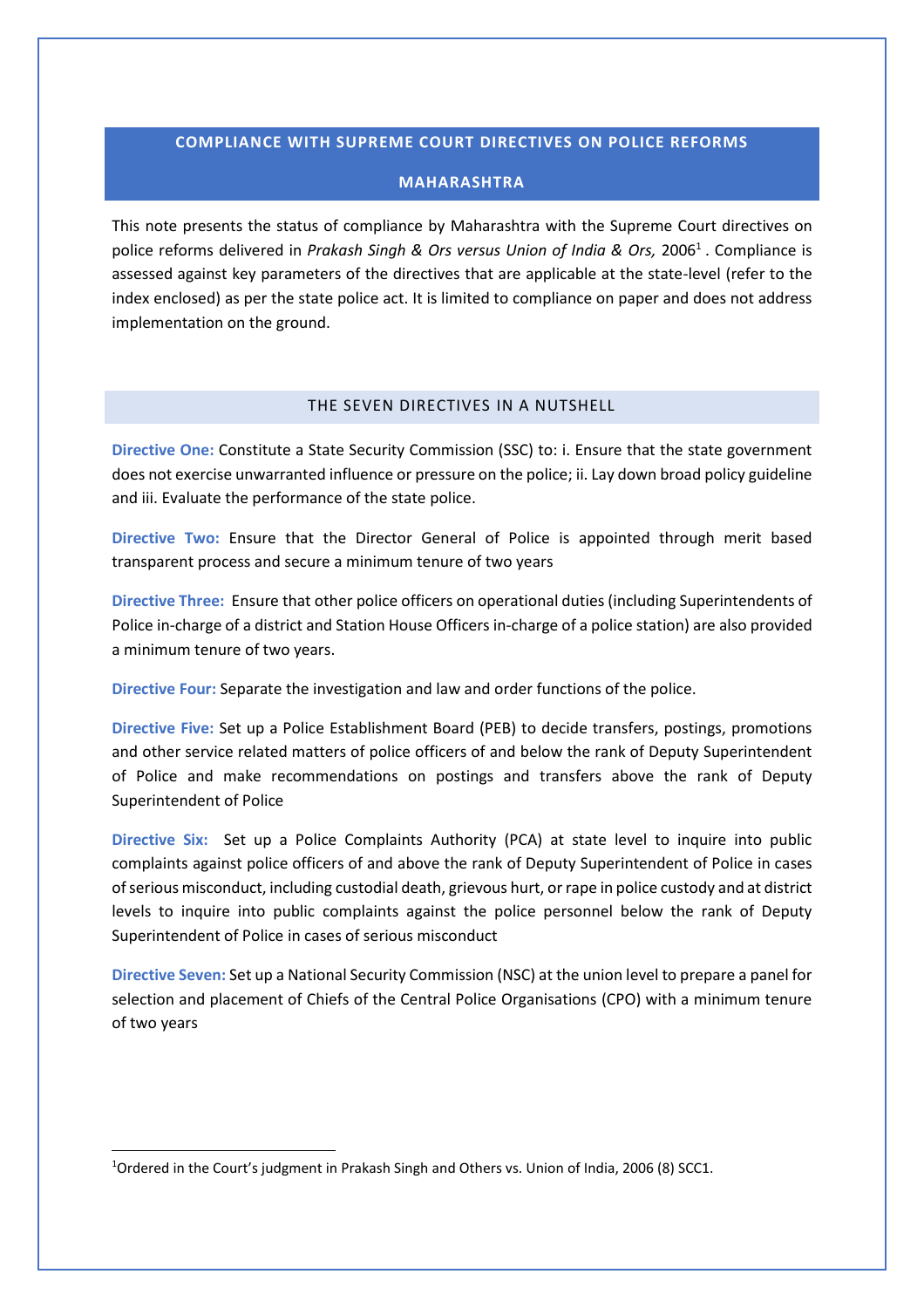| <b>MAHARASHTRA</b>                                                     |                                                            |                           |  |  |  |  |  |  |
|------------------------------------------------------------------------|------------------------------------------------------------|---------------------------|--|--|--|--|--|--|
| <b>Directives &amp; Parameters</b>                                     | Compliance                                                 | <b>Overall Compliance</b> |  |  |  |  |  |  |
| <b>Directive 1: State Security Commission</b>                          |                                                            |                           |  |  |  |  |  |  |
| State Security Commission established                                  | Yes                                                        | Non-Compliant             |  |  |  |  |  |  |
| Leader of Opposition included                                          | Yes                                                        |                           |  |  |  |  |  |  |
| Number of Independent Members                                          | 5                                                          |                           |  |  |  |  |  |  |
| Independent selection                                                  | No                                                         |                           |  |  |  |  |  |  |
| Recommendations made binding                                           | N <sub>0</sub>                                             |                           |  |  |  |  |  |  |
| Prepare annual report and submit to<br>assembly                        | No                                                         |                           |  |  |  |  |  |  |
| <b>Directive 2: Selection and Tenure of Director General of Police</b> |                                                            |                           |  |  |  |  |  |  |
| Specifies shortlisting by the UPSC                                     | No                                                         |                           |  |  |  |  |  |  |
| Provides minimum tenure of 2 years<br>irrespective of superannuation   | N <sub>0</sub>                                             |                           |  |  |  |  |  |  |
| Specifies grounds for premature removal                                |                                                            | Non-Compliant             |  |  |  |  |  |  |
| that are clear and limited to the four                                 | Yes                                                        |                           |  |  |  |  |  |  |
| conditions laid down by the Court                                      |                                                            |                           |  |  |  |  |  |  |
|                                                                        | <b>Directive 3: Selection and Tenure of Other Officers</b> |                           |  |  |  |  |  |  |
| Provides minimum tenure of 2 years                                     | N <sub>0</sub>                                             |                           |  |  |  |  |  |  |
| Specifies grounds for premature removal                                |                                                            |                           |  |  |  |  |  |  |
| that are clear and limited to the four                                 | No                                                         | Non-Compliant             |  |  |  |  |  |  |
| conditions laid down by the Court                                      |                                                            |                           |  |  |  |  |  |  |
|                                                                        | <b>Directive 5: Police Establishment Board</b>             |                           |  |  |  |  |  |  |
| Composition is restricted to DGP and 4                                 |                                                            |                           |  |  |  |  |  |  |
| senior officers                                                        | $No*$                                                      |                           |  |  |  |  |  |  |
| Power to decide transfer & posting for                                 |                                                            |                           |  |  |  |  |  |  |
| DySP and below                                                         | Yes                                                        | Non-Compliant             |  |  |  |  |  |  |
| Recommend transfer and posting for SP and                              |                                                            |                           |  |  |  |  |  |  |
| above                                                                  | Yes                                                        |                           |  |  |  |  |  |  |
| Authorized to function as an appeal forum                              | N <sub>0</sub>                                             |                           |  |  |  |  |  |  |
| Authorized to review the functioning of the                            |                                                            |                           |  |  |  |  |  |  |
| police                                                                 | N <sub>0</sub>                                             |                           |  |  |  |  |  |  |
|                                                                        | <b>DIRECTIVE 6a: State Police Complaints Authority</b>     |                           |  |  |  |  |  |  |
| Headed by Retired Judge                                                | Yes                                                        |                           |  |  |  |  |  |  |
| No of Members                                                          | $\overline{4}$                                             | Non-Compliant             |  |  |  |  |  |  |
| Panel for Selection                                                    | No                                                         |                           |  |  |  |  |  |  |
| Recommendations are Binding                                            | No                                                         |                           |  |  |  |  |  |  |
| Provides for Independent Investigators<br>No                           |                                                            |                           |  |  |  |  |  |  |
| <b>DIRECTIVE 6b: District Police Complaints Authority</b>              |                                                            |                           |  |  |  |  |  |  |
| Headed by Retired Judge                                                | Yes                                                        |                           |  |  |  |  |  |  |
| No of Members                                                          | $\overline{4}$                                             |                           |  |  |  |  |  |  |
| Panel for Selection                                                    | No                                                         |                           |  |  |  |  |  |  |
| Recommendations are Binding                                            | No                                                         |                           |  |  |  |  |  |  |
| Provides for Independent Investigators                                 | No                                                         | Non-Compliant             |  |  |  |  |  |  |

\*Include government representatives in the composition